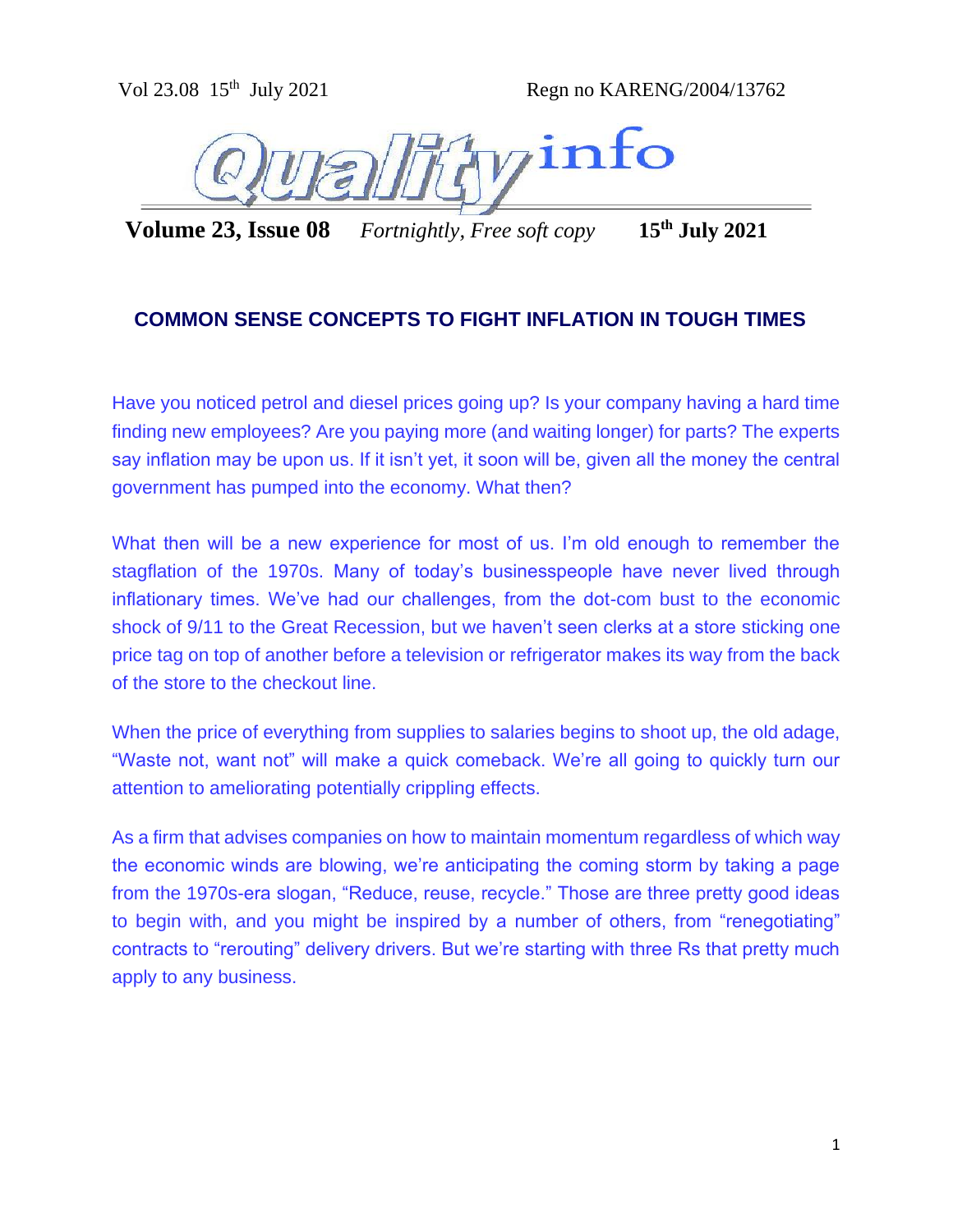## Try them on:

## Retain

Good help is hard to find, an issue that's exacerbated by both demographic and economic trends. That increases the likelihood that better-heeled competitors are going to come after your best people. Money always talks, and as members of your staff are feeling the pinch of higher prices in their personal lives, they may be more willing to listen.

There's nothing more costly in business than turnover, and regardless of how well you compensate your employees, you'll likely pay more to replace than retain—to say nothing of the cost of recruitment and training. That doesn't mean you should throw financial caution to the wind, but it does suggest that you pay more attention to the nonmonetary factors that play a role in people's job satisfaction.

Initiatives such as taking steps to improve your corporate culture, making strategic investments in training, and demonstrating personal interest in people's careers will make your company more productive and efficient—and stickier to your staff. You might even consider what a bonus structure suited to inflationary times would look like.

There's never a bad time to step up your retention efforts, and you'll be especially glad you did if and when competitors start dangling rupees before your employees' eyes.

#### **Refocus**

A loss of focus is one of four common dynamics that [our research](https://www.amazon.com/When-Growth-Stalls-Happens-Youre/dp/0470395702/ref=sr_1_1?s=books&ie=UTF8&qid=1417812464&sr=1-1&keywords=when+growth+stalls) shows plagues companies in decline. Just as the tip of a pencil grows dull with use, organizations tend to naturally lose their edge. But external events can also cause distraction. Whether you start chasing business you shouldn't, begin discounting to preserve the top line, or loosen payment terms at just the wrong time, a loss of focus can take many forms, none of them good.

By contrast, refocusing your company's mission, model, and value proposition to make its appeal more compelling is always a good thing to do, and it's critical when you're asking people to pay more for what you've got. Focus helps maintain margins, improves competitive differentiation, and potentially even shortens the sales cycle.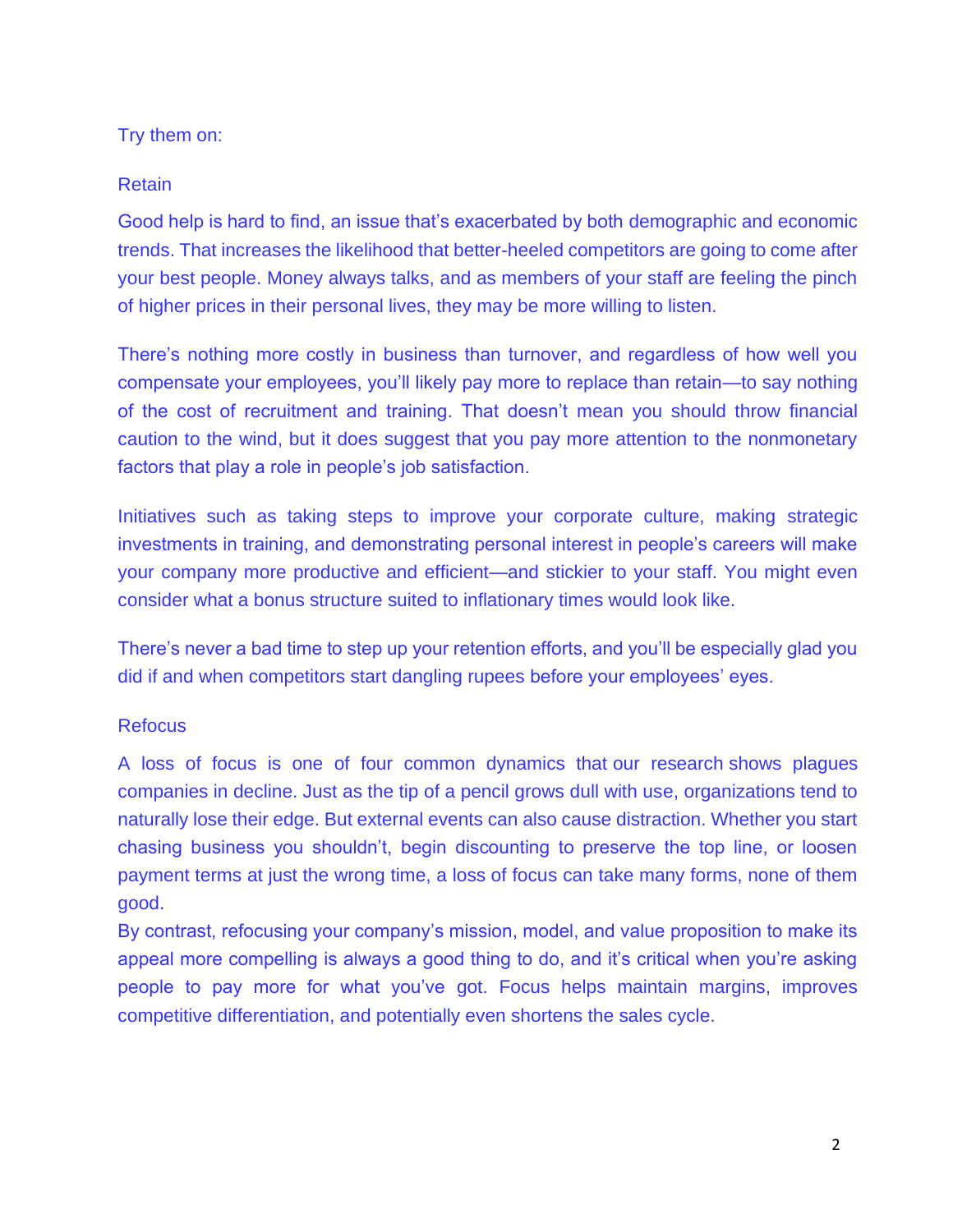When the numerator of your price/value equation starts heading up, your No. 1 objective should be to increase the denominator as well.

#### Retool

Whether you're selling blankets to beachgoers or molds to manufacturers, every company has some form of sales funnel into which it must draw a broad number of prospects, working them down toward the point of purchase. Imagine the power of making the funnel more like a pipe, requiring fewer prospects at the top to generate the same number of buyers at the bottom. Advances in digital strategy are making that increasingly possible.

If you can [reduce marketing waste](https://www.smartbrief.com/resources) by spending fewer resources reaching people who can't (or won't) do business with you, you'll win on two counts: one, by giving up the chase of unproductive prospects; and two, by doubling down on those who pay off. If you haven't audited your go-to-market strategy in the past year or two, now is a good time to question old assumptions and explore new pathways.

Retain. Refocus. Retool. Three ideas offer just a taste of what you can do in anticipation of inflation. There are more Rs where those came from, and you might want to start considering them. The last one you want to deal with is regret.

Resilient-R-Us: It may be a helpful exercise to consider the concepts below and how each might apply to your inflation-fighting strategy

| <b>Readjust</b>    | Rejuvenate        | Respond         |
|--------------------|-------------------|-----------------|
| <b>Reallocate</b>  | Remediate         | <b>Resume</b>   |
| <b>Reapportion</b> | Remix             | Retain          |
|                    |                   |                 |
| Reappraise         | Renegotiate       | <b>Rethink</b>  |
| <b>Reassess</b>    | Renew             | Retrain         |
| Reconstruct        | Renounce          | <b>Retrieve</b> |
| Redefine           | Reopen            | <b>Retrofit</b> |
| <b>Redeploy</b>    | Repair            | Return          |
| Redistribute       | Repeat            | Retweet (don't) |
| Reroute            | Replenish         | Revamp          |
| Reevaluate         | Replicate         | Revalue         |
| Reexamine          | <b>Represent</b>  | Reveal          |
| Refine             | <b>Reproduce</b>  | <b>Reverse</b>  |
| Reframe            | Repudiate         | Revise          |
| <b>Refresh</b>     | Reroute           | Reward          |
| Refuel             | <b>Reschedule</b> | Rewind          |
| Refurbish          | Research          | Rewire          |
| Reignite           | <b>Reserve</b>    | <b>Rewrite</b>  |
| Reinvent           | <b>Resolve</b>    |                 |
|                    |                   |                 |